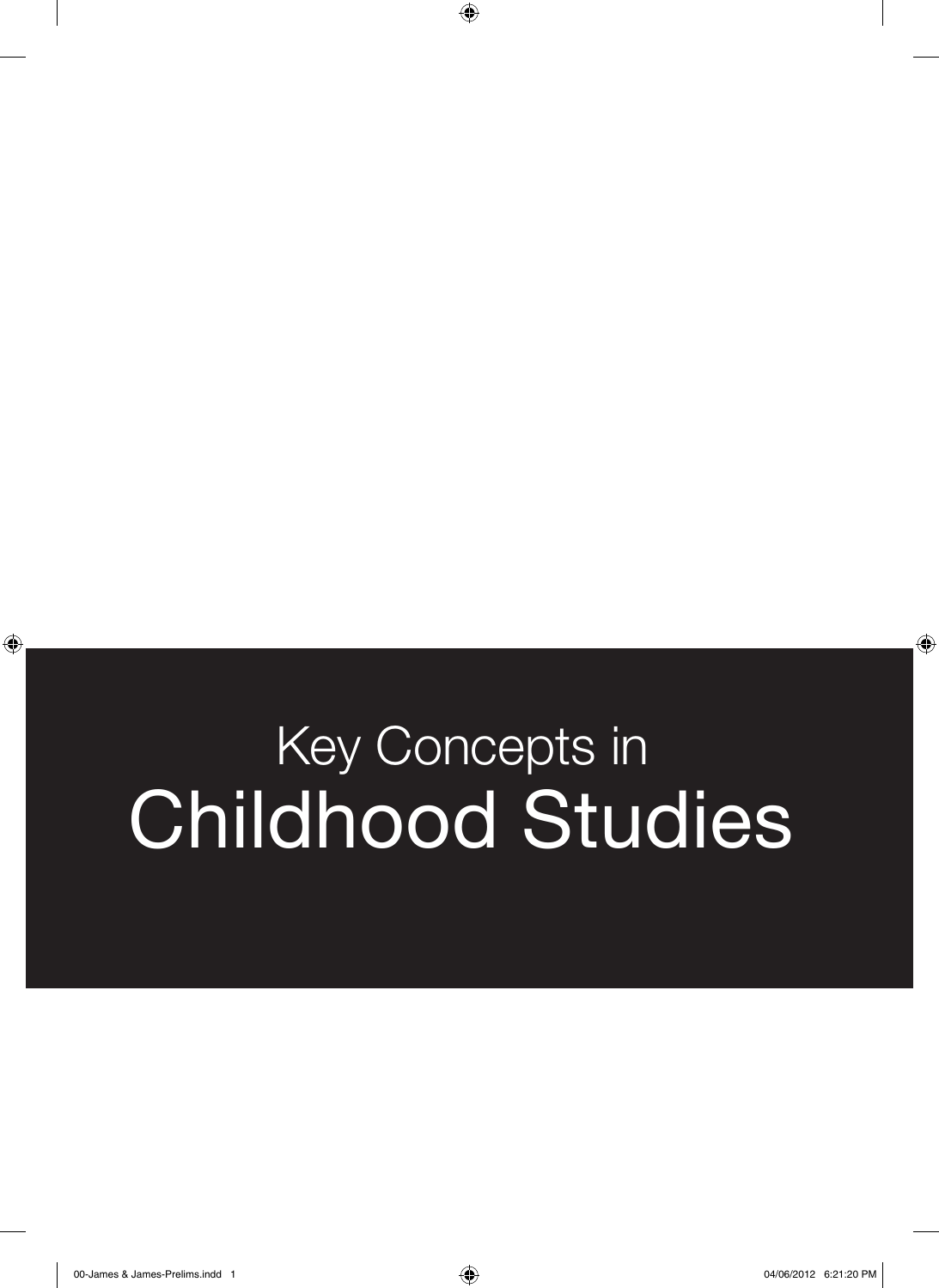often the needs of adults, rather than children, that are being met through the provision of segregated spaces for children. The provision of such child-friendly spaces may, for instance, work to calm adults' fears about children's safety and need for **protection**, or may serve to occupy children with games and **play** activities, thereby freeing up parents' time through providing some temporary relief from care-giving.

⊕

In a study of the provision of commercial birthday parties for children, McKendrick et al. argue, for example, that many of the leisure spaces which offer such facilities can be seen as serving 'a useful function for adults' through providing a safe place for children and relieving adults of the necessity to hold a party at home (2000: 113). However, they also observe that in providing a **child-focused**  approach to play, such commercialised venues may serve to free children from their confinement within the home and help extend the environments in which children can participate. In this sense, they can also be seen to be meeting children's needs, albeit that some children may not have access to them for social or economic reasons.

Being child-friendly is, therefore, not simply about making places safe for children or ensuring that children have specific services. It is about recognising that children's requirements may be different – or the same – as those of adults and that the best way to assess what these are is to enable children to be involved in their design and implementation.

## **FURTHER READING**

- Christensen, P. and O'Brien, M. (eds) (2003) *Children in the City: Home, Neighbourhood and Community.* London: Falmer.
- Clark, A. (2010) *Transforming Children's Spaces*: *Children's and Adults' Participation in Designing Learning Environments.* London: Routledge
- McKendrick, J., Bradford, M.G. and Fielder, A.V. (2000) 'Time for a party! Making sense of the commercialisation of leisure space for children', in S.L. Holloway and G. Valentine (eds), *Children's Geographies*. London: Routledge.
- Moss, P. and Petrie, P. (2002) *From Children's Services to Children's Spaces*. London: Routledge/ Falmer.

**See also:** UNICEF's Innocenti Research Centre: www.childfriendlycities.



*The early part of the life-course; the institutional arrangements that separate children from adults and the structural space created by these arrangements that is occupied by children.*

**14**

key concepts in childhood studies

childhood studies key concepts in

⊕

⊕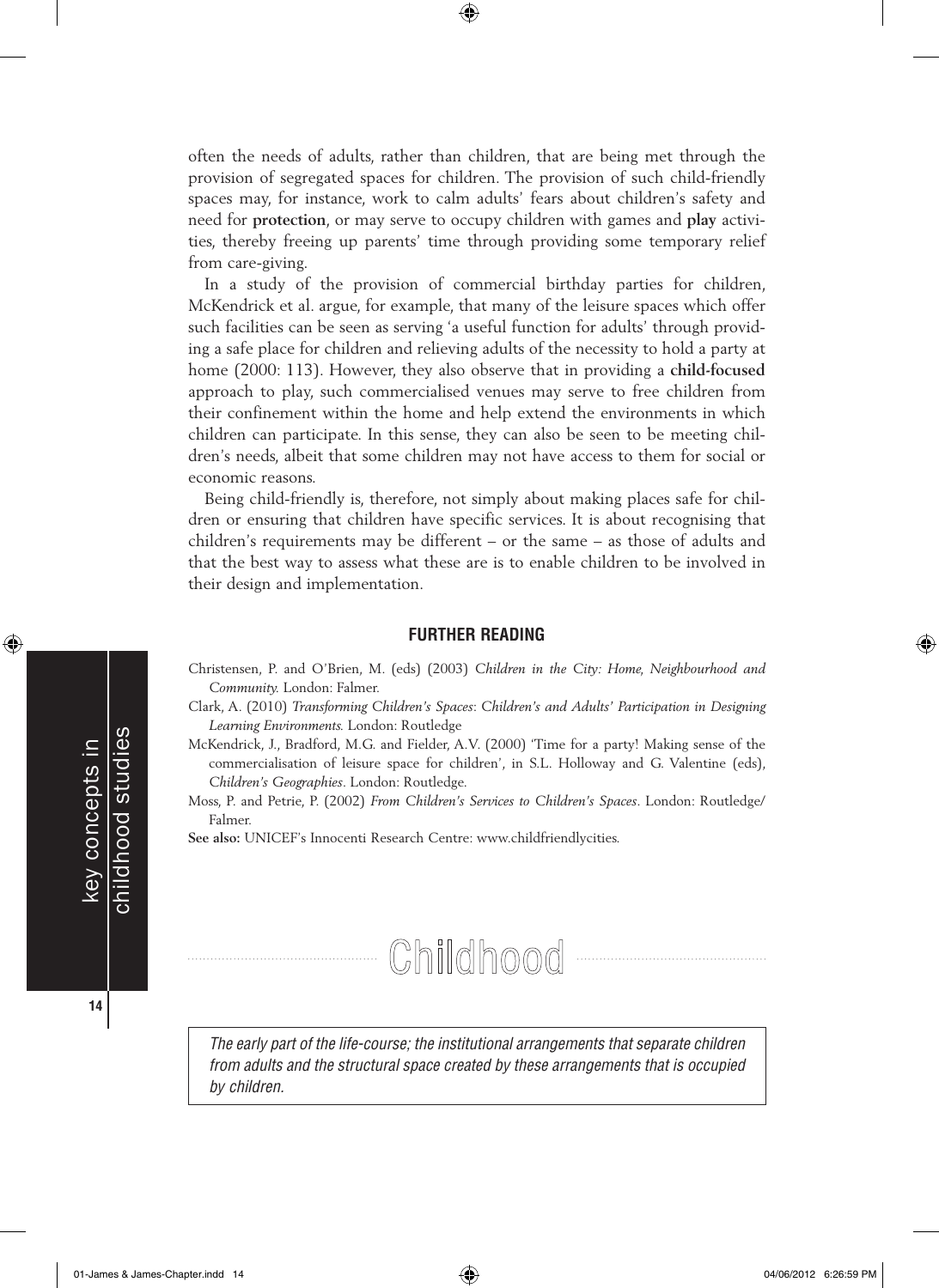At its simplest, childhood is understood as the early phase of the life-course of all people in all societies. It is characterised by rapid physiological and psychological development and represents the beginning of the process of maturation to adulthood. In this sense, it is common to all children, irrespective of culture. However, as Woodhead (1996) has suggested, these biological 'facts' of growth and development are **culturally relative**; they are interpreted and understood in relation to ideas about children's **needs**, **welfare** and **best interests**, which vary between cultures. Thus, beyond children's basic needs for things such as food and water, childhood per se does not impose, necessarily, constraints upon what children can do or what they need once infancy is over.

⊕

Such views represent an alternative perspective on childhood, one which suggests that the conceptualisation and experience of childhood are not universal, but rather that they vary across time and space. Thus, for example, the historian Aries (1962) claimed that in medieval society childhood did not exist. Taking his evidence from pictures of children in art, he argued that few distinctions were made to mark out childhood as a distinctive phase of the life-course and that, when no longer babies, children participated in society much as adults did. While this radical claim has since been disputed by other historians, Aries's observations about the **social construction** of childhood were important, since they drew attention to the different ways in which childhood is experienced by children in different societies and cultures. Indeed, these differences are core to the **cultural politics of childhood** (James and James, 2004).

A second important definition of childhood relates to childhood as a social structural **space**. Qvortrup (1994) reminds us, for example, that childhood is a constant feature of the **structure** of all societies so that although children grow up and out of childhood as they develop into adults, in terms of the institutional arrangements of any society, 'childhood' remains – it is a space occupied by the next **generation**. In this sense, childhood is a universal feature of all societies, although each will separate 'children' from 'adults' in different ways. This constancy of childhood as a generational location within the social structure of any society is why Qvortrup (1994) argues that, despite cultural variation in children's experiences, the term 'childhood', rather than 'childhoods' in the plural, should be used. However, while this social space *does* remain, its historical character will change over time, shaped by, for example, changes in laws, policies and social practices. This returns us to the argument that childhood is not universal since its social, cultural and historical location will vary.

An additional dimension of the debate about the universalism or particularism of childhood relates to its **disappearance**. Postman (1983) and Elkind (1981), examining children's everyday lives in contemporary western cultures, argue that because of changes in technology and children's increased access to consumer goods, the boundaries between childhood and adulthood are dissolving and, in their view, this collapsing of the generational boundary is detrimental to children's well-being. Others, such as Buckingham (2000), dispute this claim. In his view, since childhood is of necessity defined in and through an oppositional relationship to adulthood, it is simply changing its form, rather than disappearing.

♠

**15**

01-James & James-Chapter.indd 15 04/06/2012 6:26:59 PM

⊕